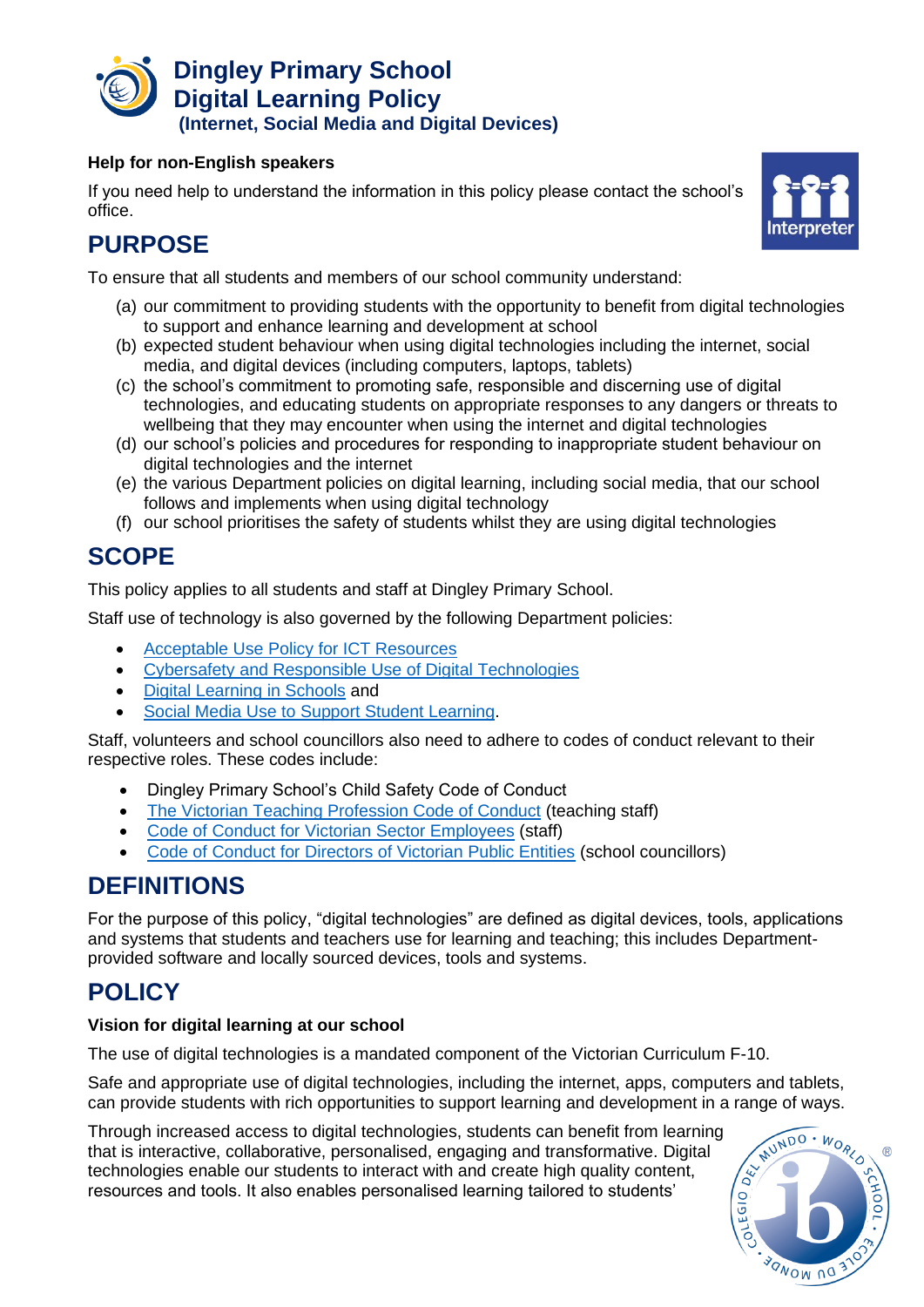

particular needs and interests and transforms assessment, reporting and feedback, driving new forms of collaboration and communication.

Dingley Primary School believes that the use of digital technologies at school allows the development of valuable skills and knowledge and prepares students to thrive in our globalised and inter-connected world. Our school's vision is to empower students to use digital technologies safely and appropriately to reach their personal best and fully equip them to contribute positively to society as happy, healthy young adults.

### **Safe and appropriate use of digital technologies**

Digital technologies, if not used appropriately, may present risks to users' safety or wellbeing. At Dingley Primary School, we are committed to educating all students to use digital technologies safely, equipping students with the skills and knowledge to navigate the digital world.

At Dingley Primary School, we:

- use online sites and digital tools that support students' learning, and focus our use of digital technologies on being learning-centred
- use digital technologies in the classroom for specific purpose with targeted educational or developmental aims
- supervise and support students using digital technologies for their schoolwork
- effectively and responsively address any issues or incidents that have the potential to impact on the wellbeing of our students
- have programs in place to educate our students to be safe, responsible and discerning users of digital technologies
- educate our students about digital issues such as privacy, intellectual property and copyright, and the importance of maintaining their own privacy and security online
- actively educate and remind students of our *Student Engagement* policy that outlines our School's values and expected student behaviour, including online behaviours
- have an Acceptable Use Agreement outlining the expectations of students when using digital technologies for their schoolwork
- use clear protocols and procedures to protect students working in online spaces, which includes reviewing the safety and appropriateness of online tools and communities and removing offensive content at the earliest opportunity
- educate our students on appropriate responses to any dangers or threats to wellbeing that they may encounter when using the internet and other digital technologies
- provide a filtered internet service at school to block access to inappropriate content
- refer suspected illegal online acts to the relevant law enforcement authority for investigation
- support parents and carers to understand the safe and responsible use of digital technologies and the strategies that can be implemented at home through regular updates in our newsletter, information sheets, website/school portal and information sessions.

Distribution of school owned devices to students and personal student use of digital technologies at school will only be permitted where students and their parents/carers have completed a signed Acceptable Use Agreement.

It is the responsibility of all students to protect their own password and not divulge it to another person. If a student or staff member knows or suspects an account has been used by another person, the account holder must notify the home group teacher, and/or the principal immediately.

All messages created, sent or retrieved on the school's network are the property of the school. The school reserves the right to access and monitor all messages and files on the computer system, as<br>necessary and appropriate. Communications including text and images may be<br>required to be disclosed to law enforcement and necessary and appropriate. Communications including text and images may be required to be disclosed to law enforcement and other third parties without the consent of the sender.

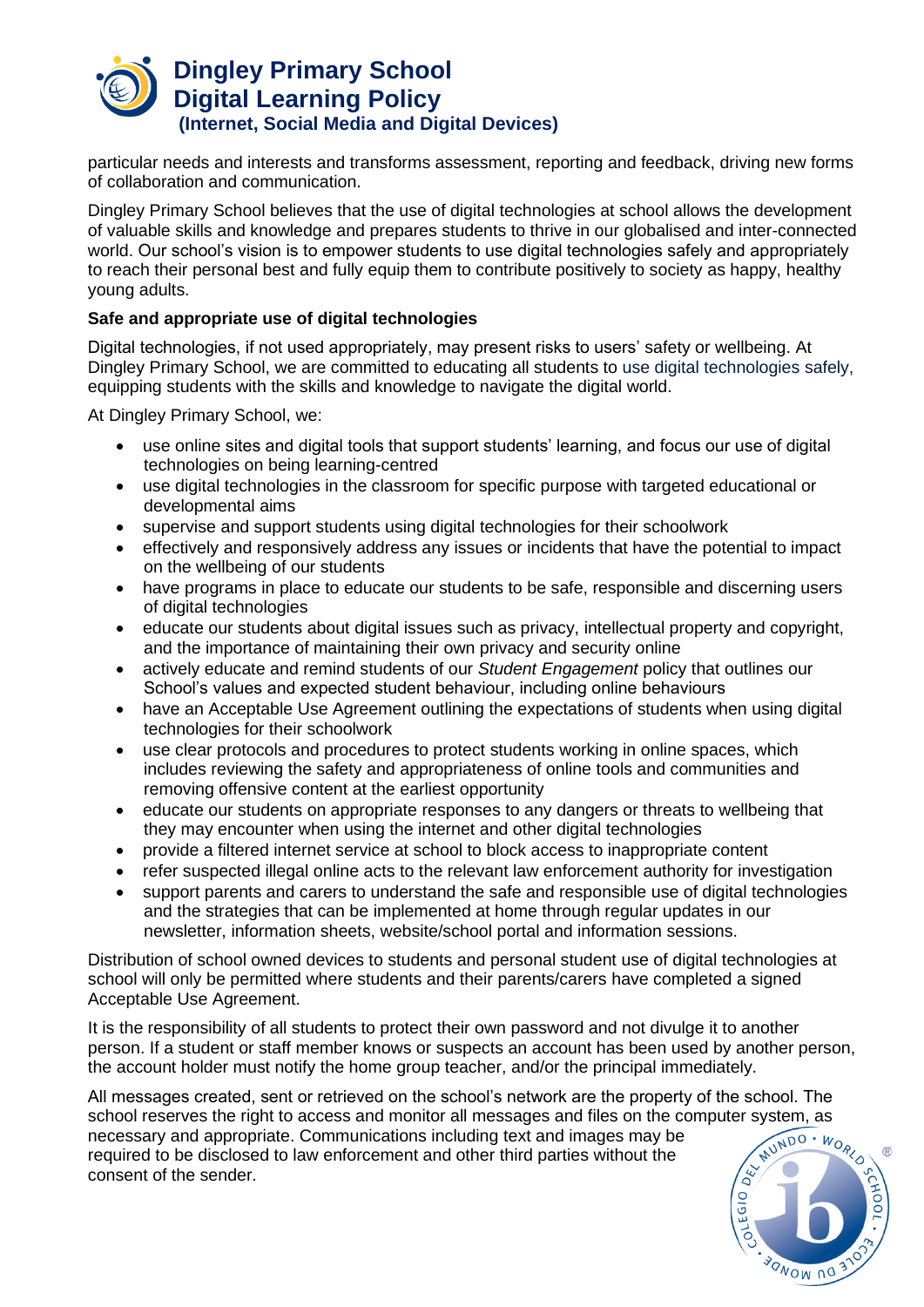

Information on supervision arrangements for students engaging in digital learning activities is available in our Yard Duty and Supervision Policy.

### **Social media use**

Our school follows the Department's policy on [Social Media Use to Support Learning](https://www2.education.vic.gov.au/pal/social-media/policy) to ensure social media is used safely and appropriately in student learning and to ensure appropriate parent notification occurs or, where required, consent is sought. Where the student activity is visible to the public, it requires consent.

In accordance with the Department's policy on social media, staff will not 'friend' or 'follow' a student on a personal social media account, or accept a 'friend' request from a student using a personal social media account unless it is objectively appropriate, for example where the student is also a family member of the staff.

If a staff member of our school becomes aware that a student at the school is 'following' them on a personal social media account, Department policy requires the staff member to ask the student to 'unfollow' them, and to notify the school and/or parent or carer if the student does not do so.

### **Student behavioural expectations**

When using digital technologies, students are expected to behave in a way that is consistent with Dingley Primary School's *Statement of Values and Philosophy, Student Wellbeing and Engagement* policy, and *Bullying Prevention* policy.

When a student acts in breach of the behaviour standards of our school community (including cyberbullying, using digital technologies to harass, threaten or intimidate, or viewing/posting/sharing of inappropriate or unlawful content), Dingley Primary School will institute a staged response, consistent with our student engagement and behaviour policies*.*

Breaches of this policy by students can result in a number of consequences which will depend on the severity of the breach and the context of the situation. This includes:

- removal of network access privileges
- removal of email privileges
- removal of internet access privileges
- removal of printing privileges
- other consequences as outlined in the school's *Student Wellbeing and Engagement* and *Bullying Prevention* policies.

# **COMMUNICATION**

This policy will be communicated to our school community in the following:

- available publicly on our school's website and our Compass portal
- included in staff induction and child safety training processes
- discussed at staff briefings/meetings as required
- included in our staff handbook/manual
- included as annual reference in school newsletter
- made available in hard copy from school administration upon request

# **POLICY REVIEW AND APPROVAL**

Policy last reviewed June 2022

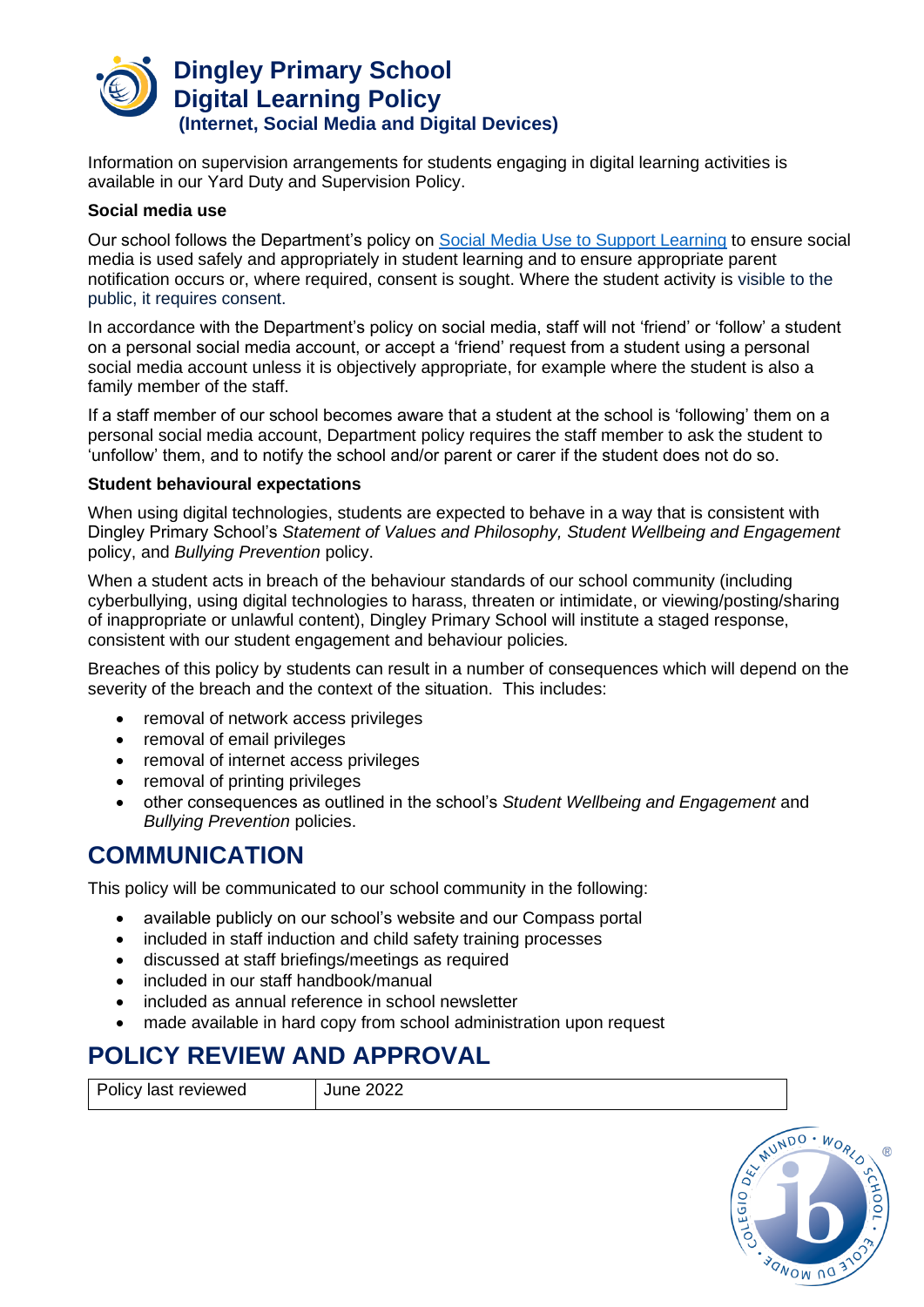

| Consultation               | School Council - 14 June 2022                                                    |
|----------------------------|----------------------------------------------------------------------------------|
|                            | School community via newsletter - 17 June 2022                                   |
| Approved by                | Principal                                                                        |
| Next scheduled review date | June 2024 – noting that the mandatory review cycle for this<br>policy is 2 years |

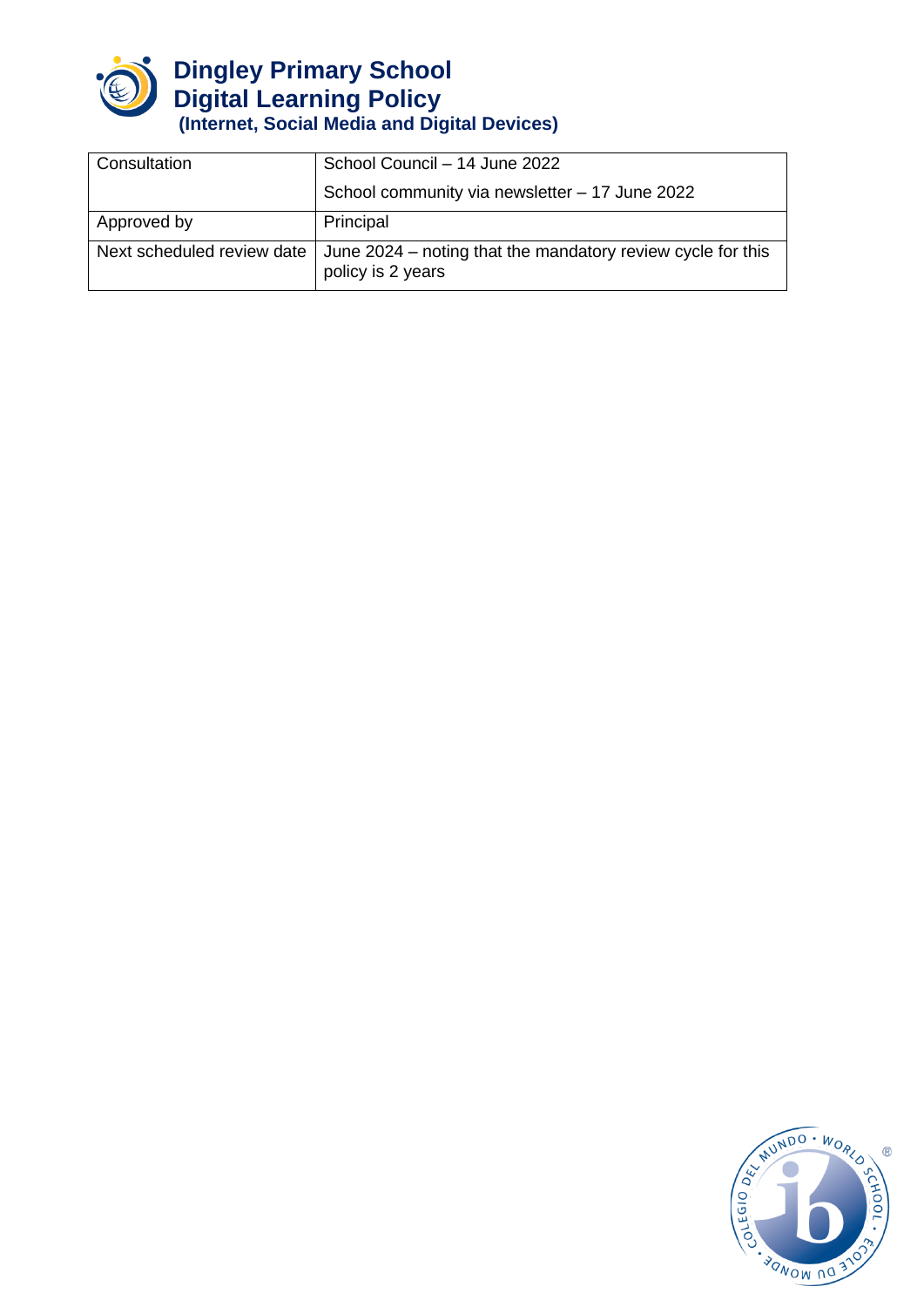

#### **ANNEXURE A: ACCEPTABLE USE AGREEMENTS**

#### **Acceptable Use Agreement – Parents/Carers**

At the start of each school year the following agreement is agreed to online via Compass for each student by the parent. The agreement is setup as an event in the Compass system.

#### **ACCEPTABLE USER AGREEMENT**

#### **Description/Educative Purpose:**

Cybersafety is an important issue for all students. By the time students arrive at secondary school most will already be regular and active users of digital technologies including social media tools such as Facebook.

#### **Part A: Rationale**

Dingley Primary School recognises the need for students to be safe and responsible users of digital technologies. We believe that explicitly teaching students about safe and responsible online behaviours is essential and is best taught in partnership with parents/carers. **We strongly encourage parents/carers to work with us and reinforce this behaviour at home** (the behaviour outlined in Part B: Safe and Responsible Behaviour).

Dingley Primary School's approach to prevention is based on teaching positive behaviours and the use of logical consequences to address both appropriate and inappropriate behaviour. The foundation of our positive school culture is the active participation of all members of the school community so they achieve excellence, build resilience, act responsibly, demonstrate respect and exercise inclusiveness.

#### **At Dingley Primary School we:**

- support the rights of all members of the school community to engage in and promote a safe, inclusive and supportive learning environment
- have a Student Engagement Policy that clearly states our school's values and the expected standards of student behaviour, including actions and consequences for inappropriate behaviour
- educate our students to be safe and responsible users of digital technologies
- raise our students' awareness of issues such as online privacy, intellectual property and copyright
- supervise students when using digital technologies for educational purposes
- provide a filtered Internet service but acknowledge that full protection from inappropriate content can never be guaranteed
- respond to issues or incidents that have the potential to impact on the wellbeing of our students
- know that some online activities are illegal and as such we are required to report this to the police
- support parents/carers to understand the importance of safe and responsible use of digital technologies, the potential issues that surround their use and strategies that they can implement at home to support their child
- provide parents/carers with a copy of this agreement.

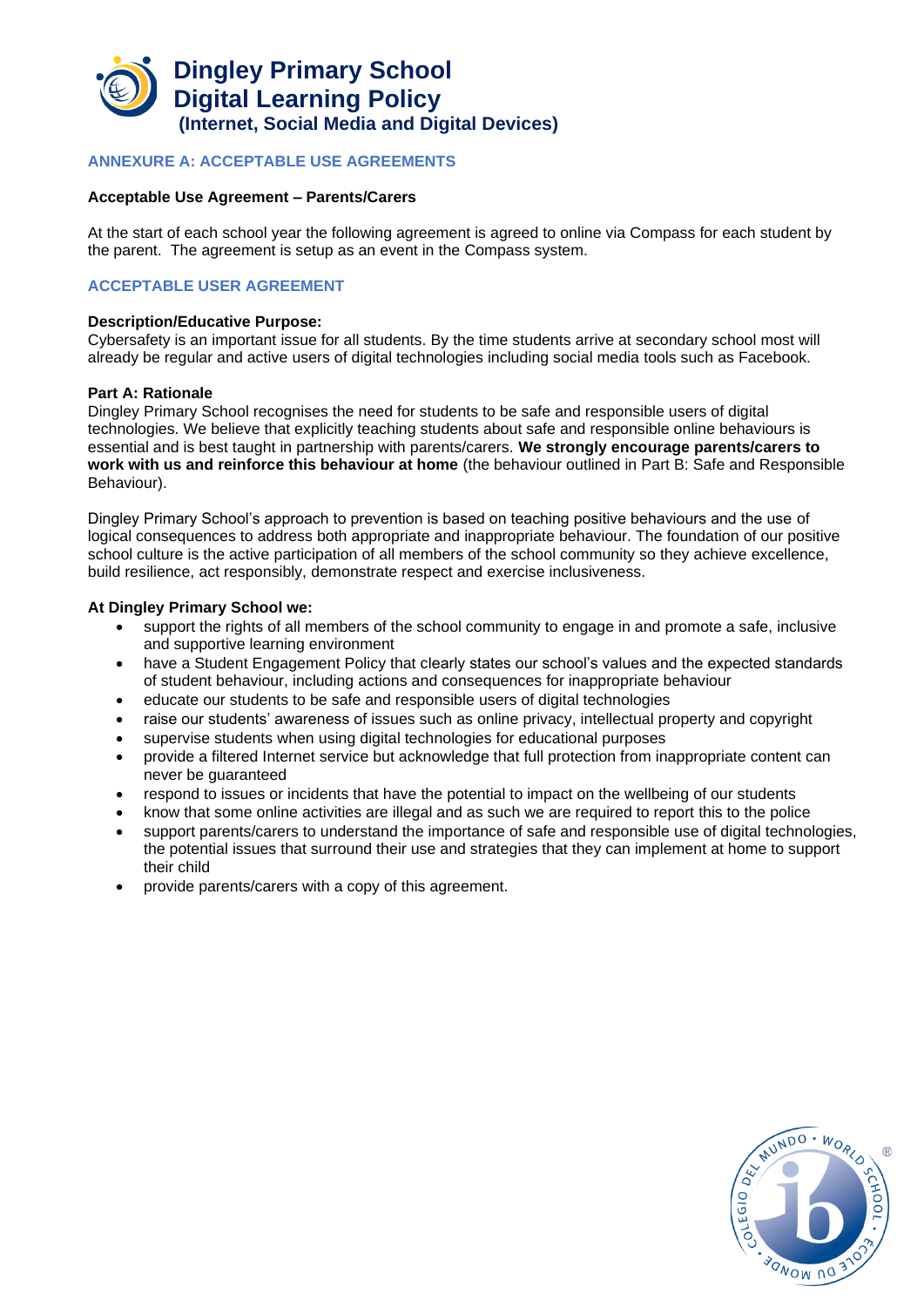

Additional event details:

#### **Part B: Safe and Responsible Behaviour**

When your child uses digital technologies I agree to encourage him/her to be a safe, responsible and ethical user at all times by:

#### **Communicating respectfully**:

- using the school's digital technologies only for the intended educational purposes as specified by his/her teacher
- respecting others and communicating with them in a supportive manner; never writing or participating in online bullying (for example, forwarding messages and supporting others in harmful, inappropriate or hurtful online behaviours)
- abiding by copyright and intellectual property regulations. If necessary, encourage my child to request permission before using images, text, audio and video and cite references

#### **Protecting personal information:**

- protecting his/her privacy; not giving out personal details, including full name, telephone number, address, passwords and images
- protecting the privacy of others; never posting or forwarding their personal details or images without their consent
- carefully considering the content that is uploaded or posted online; this is often viewed as a personal reflection of who we are
- investigating the terms and conditions of use (e.g. age restrictions, parental consent requirements). If his/her understanding is unclear encourage him/her to seek further explanation from a trusted adult

#### **Looking after myself and others:**

- talking to a teacher if he/she personally feel uncomfortable or unsafe online, or if he/she sees others participating in unsafe, inappropriate or hurtful online behaviours
- confirming that he/she meets the stated terms and conditions; completing the required registration processes with factual responses about personal details
- handling all digital devices with care and notifying a teacher if they are damaged or require attention
- not interfering with network systems and security, the data of another user or attempting to log into the network with a user name or password of another user (student or staff member)
- not bringing to school or downloading unauthorised programs, including games.

#### **In addition, when I use my personal mobile phone, I agree to be a safe, responsible and ethical user at all times, by:**

- respecting others and communicating with them in a supportive manner; never verbally or in writing participating in bullying (for example, harassing phone calls/text messages, supporting others in harmful, inappropriate or hurtful online behaviours by forwarding messages)
- securely storing the device in a safe location held by a teacher during school hours (except for approved learning purposes)
- respecting the privacy of others; only taking photos or recording sound or video at school when I have formal consent or it is part of an approved lesson
- obtaining appropriate (written) consent from individuals who appear in images or sound and video recordings before forwarding them to other people or posting/uploading them online.

### **Part C: Parent Commitment**

#### **As parent/carer of the above student, I:**

- will encourage my child to use digital technologies safely and responsibly, at school and at home, as outlined in this Acceptable Use Agreement
- agree that in the event of my child causing deliberate damage to computer property, I agree to reimburse the school for repairs or replacement of such property.
- I understand and agree that my child will sign an Acceptable Use Agreement in class, this document will be held by the teacher for the duration of the school year.

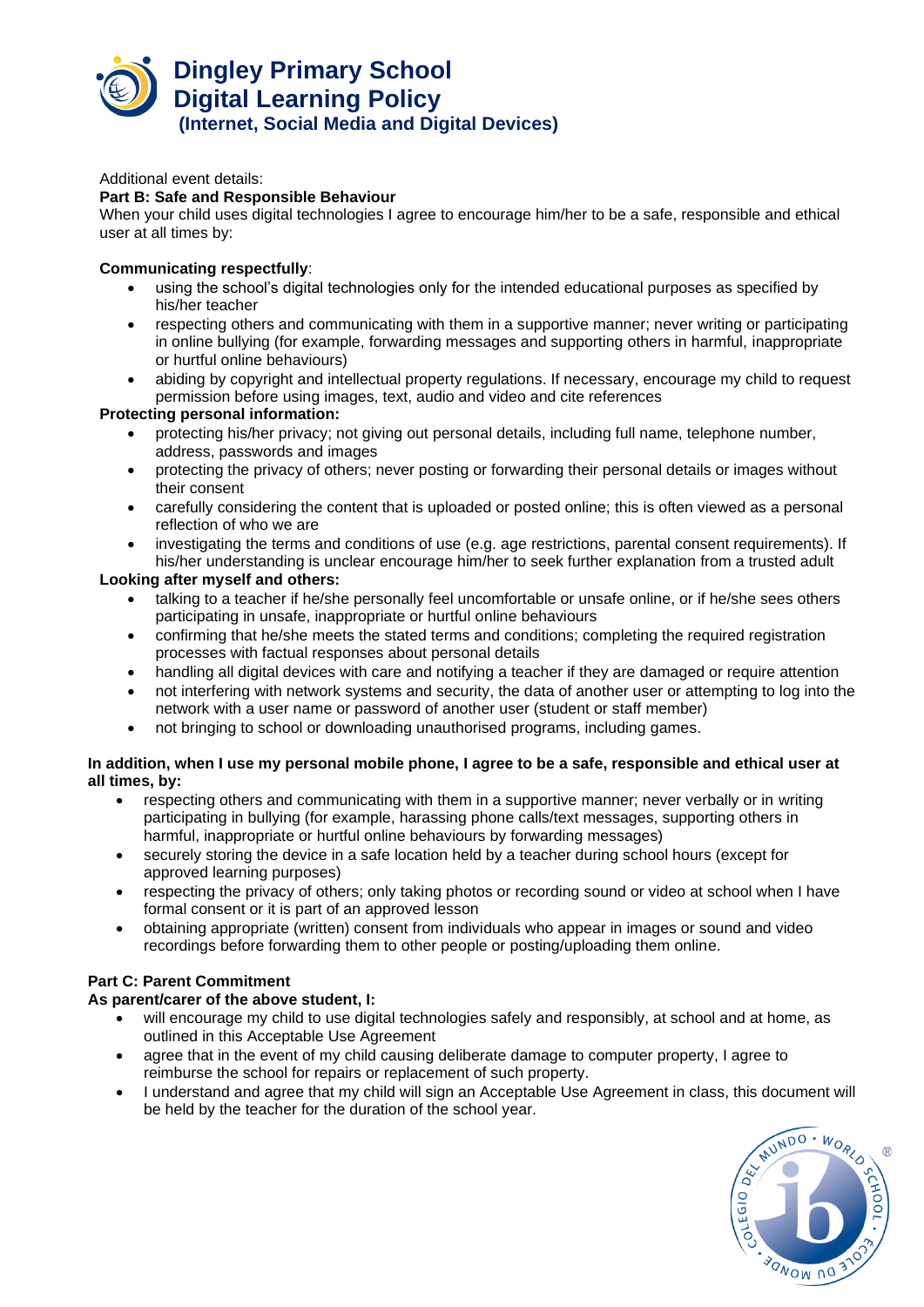### **STUDENT ACCEPTABLE USE AGREEMENT**

At the start of each school year the following agreement is discussed in the class with the teacher and student. Each student signs the agreement, the agreement is kept by the teacher for the duration of the year.

#### **Student Acceptable Use Agreement – Digital Technologies**

At Dingley Primary School we support the right of all members of the school community to access safe and inclusive learning environments, including digital and online spaces. This form outlines the School's roles and responsibilities in supporting safe digital learning, as well as the expected behaviours we have of our students when using digital or online spaces.

At our School we:

- Have a **Student Engagement Policy** that outlines our School's values and expected student behaviour. This Policy includes online behaviours;
- Have programs in place to educate our students to be safe and responsible users of digital technologies *(Schools - Include any specific programs or approaches the school undertakes)*;
- Educate out students about digital issues such as online privacy, intellectual property and copyright;
- Supervise and support students using digital technologies in the classroom;
- Use clear protocols and procedures to protect students working in online spaces. This includes reviewing the safety and appropriateness of online tools and communities, removing offensive content at earliest opportunity, and other measures;
	- o See: [Duty of Care and Supervision](http://www.education.vic.gov.au/about/programs/bullystoppers/Pages/prindutycare.aspx) 
		- [\(www.education.vic.gov.au/about/programs/bullystoppers/Pages/prindutycare.aspx\)](http://www.education.vic.gov.au/about/programs/bullystoppers/Pages/prindutycare.aspx)
- Provide a filtered internet service to block inappropriate content. We acknowledge, however, that full protection from inappropriate content cannot be guaranteed
- Use online sites and digital tools that support students' learning;
- Address issues or incidents that have the potential to impact on the wellbeing of our students;
- Refer suspected illegal online acts to the relevant Law Enforcement authority for investigation;
- Support parents and care-givers to understand safe and responsible use of digital technologies and the strategies that can be implemented at home. The following resources provide current information from both the [Department of Education & Training](http://www.education.vic.gov.au/about/programs/bullystoppers/Pages/parentmodules.aspx) and The Children's eSafety Commission:
	- o [Bullystoppers Parent Interactive Learning Modules](http://www.education.vic.gov.au/about/programs/bullystoppers/Pages/parentmodules.aspx) [\(www.education.vic.gov.au/about/programs/bullystoppers/Pages/parentmodules.aspx\)](http://www.education.vic.gov.au/about/programs/bullystoppers/Pages/parentmodules.aspx)
	- o [iParent | Office of the Children's eSafety Commissioner](https://www.esafety.gov.au/education-resources/iparent) [\(https://www.esafety.gov.au/education-resources/iparent\)](https://www.esafety.gov.au/education-resources/iparent)

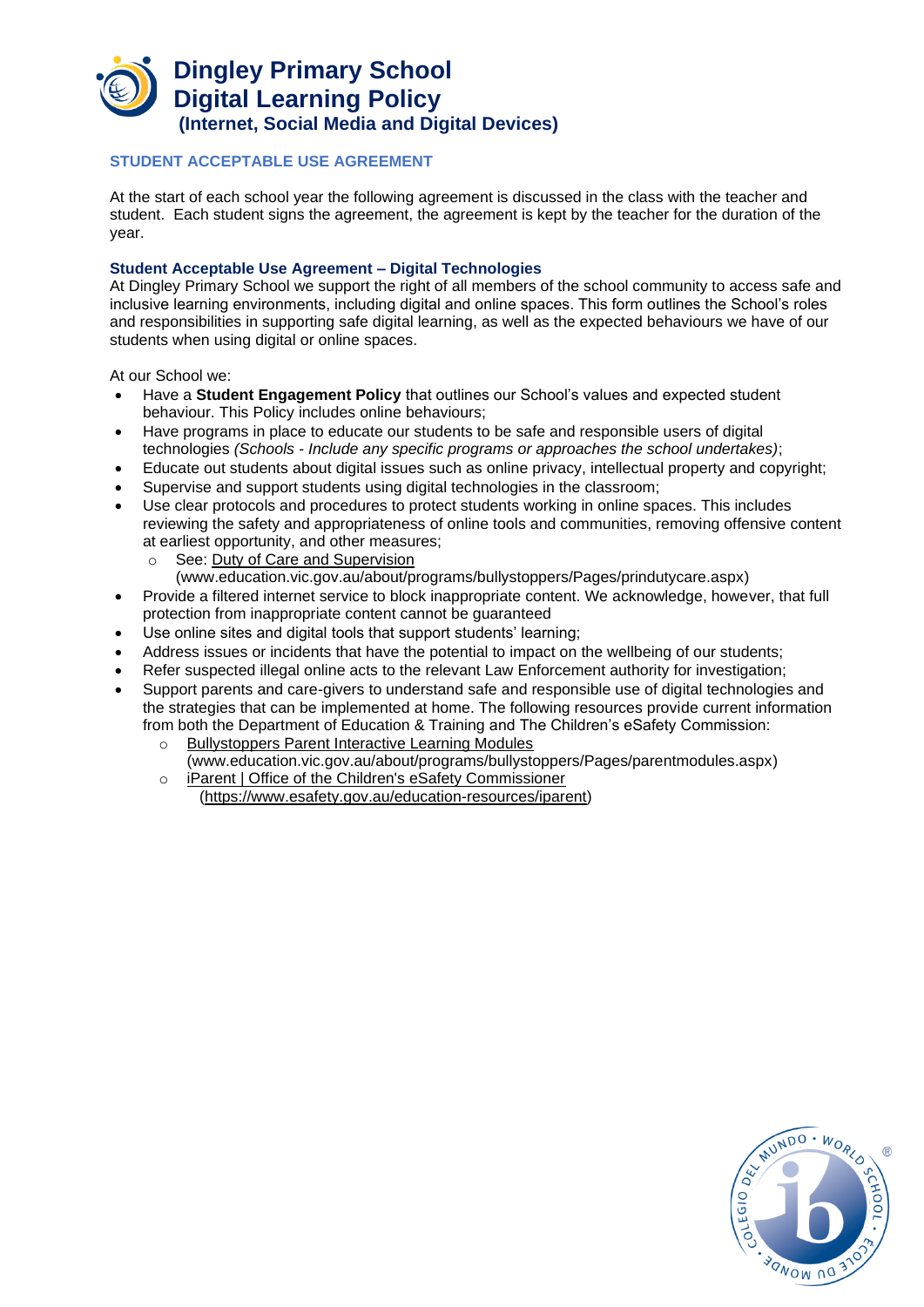*This section describes standard expected behaviours when using digital technologies. It is*  recommended that teachers work through the behaviours with students before the AUA is sent home *for parent discussion and agreement. Inclusion of student voice will increase ownership and relevance. Modify text to support school arrangements.* 

Safe, responsible and behaviour

When I use digital technologies I **communicate respectfully** by:

- always thinking and checking that what I write or post is polite and respectful
- being kind to my friends and classmates and thinking about how the things I do or say online might make them feel (*ask students to reflect on how they would feel*.)
- not sending mean or bullying messages or forwarding them to other people.
- creating and presenting my own work, and if I copy something from online, letting my audience know by sharing the website link to acknowledge the creator.

When I use digital technologies I **protect personal information** by being aware that my full name, photo, birthday, address and phone number is personal information and is not to be shared online. This means I:

- protect my friends' information in the same way
- protect my passwords and don't share them with anyone except my parent
- only ever join spaces with my parents or teacher's guidance and permission
- never answer questions online that ask for my personal information
- know not to post three or more pieces of identifiable information about myself.

When I use digital technologies I respect myself and others by thinking about what I share online. This means I:

- stop to think about what I post or share online
- use spaces or sites that are appropriate, and if I am not sure I ask a trusted adult for help
- protect my friends' full names, birthdays, school names, addresses and phone numbers because this is their personal information
- speak to a trusted adult if I see something that makes me feel upset or if I need help
- speak to a trusted adult if someone is unkind to me or if I know someone else is upset or scared
- don't deliberately search for something rude or violent
- turn off or close the screen if I see something I don't like and tell a trusted adult
- am careful with the equipment I use.

At school we/I have:

- discussed ways to be a safe, responsible and ethical user of digital technologies.
- presented my ideas around the ways that I can be a smart, safe, responsible and ethical user of digital technologies.

I will use this knowledge at school and everywhere I use digital technologies.

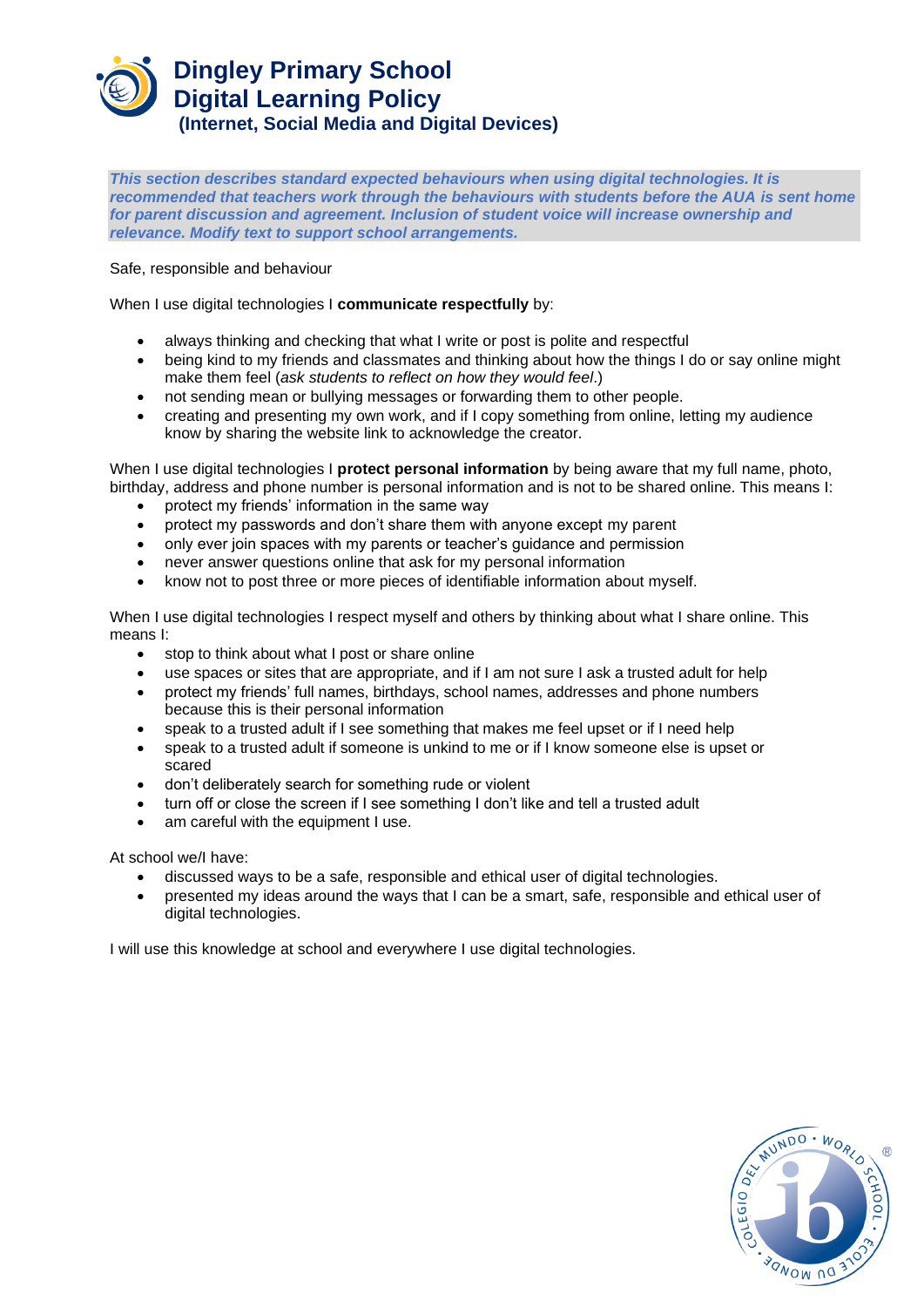

*This section can be used with students to express their own ideas about safe, responsible and ethical behaviour after working through the discussion points. It may be included as part of the final Acceptable Use Agreement sent home to parents for discussion and agreement.* 

My ideas on safe and responsible behaviour

When I use digital technologies **I communicate respectfully.** This means I:

(write or draw…)

When I use digital technologies I **protect personal information.** This means I:

(write or draw…)

### When I use digital technologies I **respect myself and others.** This means I:

(write or draw…)